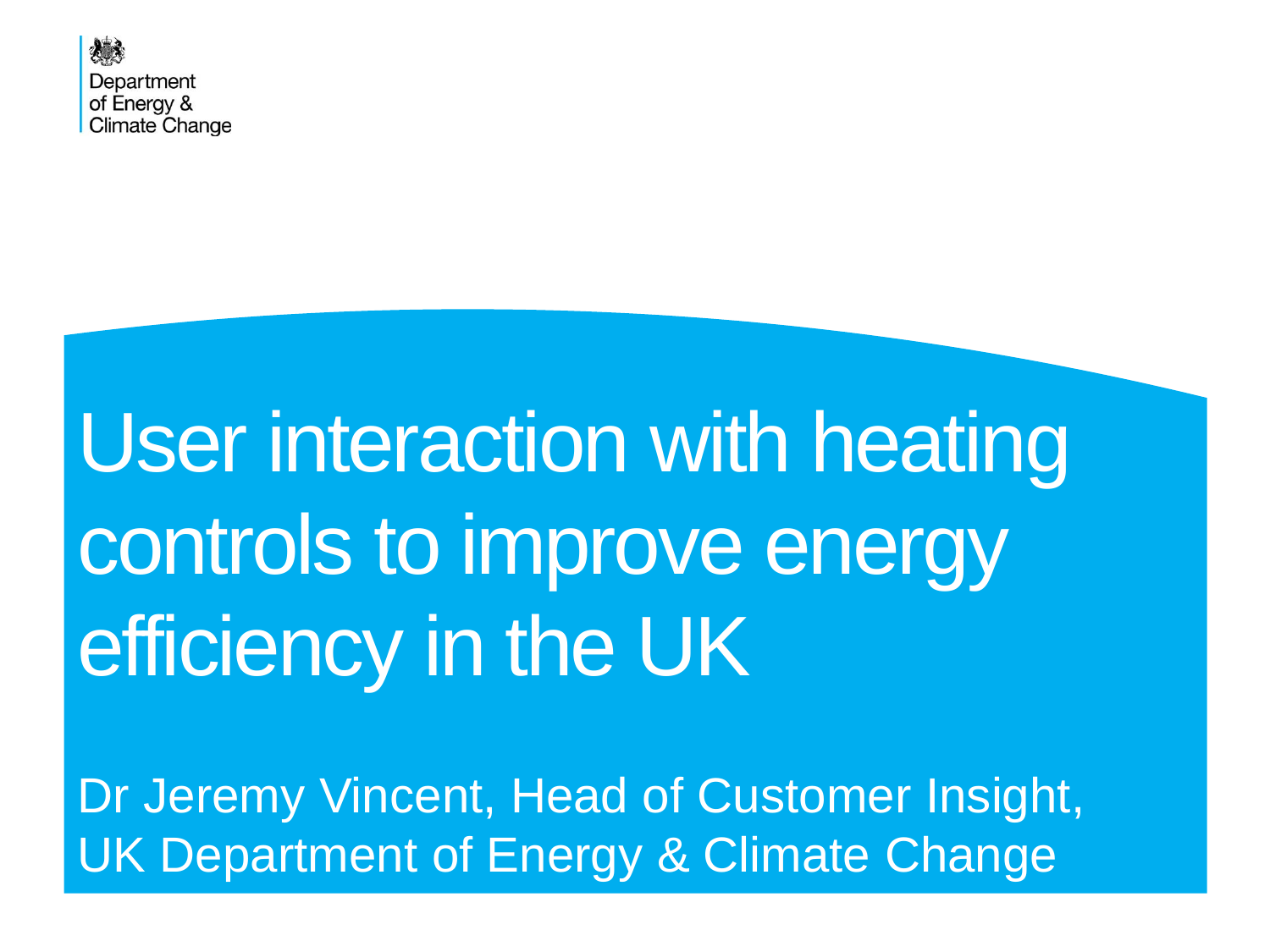

## **Overview**

- Why heating controls?
- Results from a local information and advice trial
- User interaction with technological advances in heating controls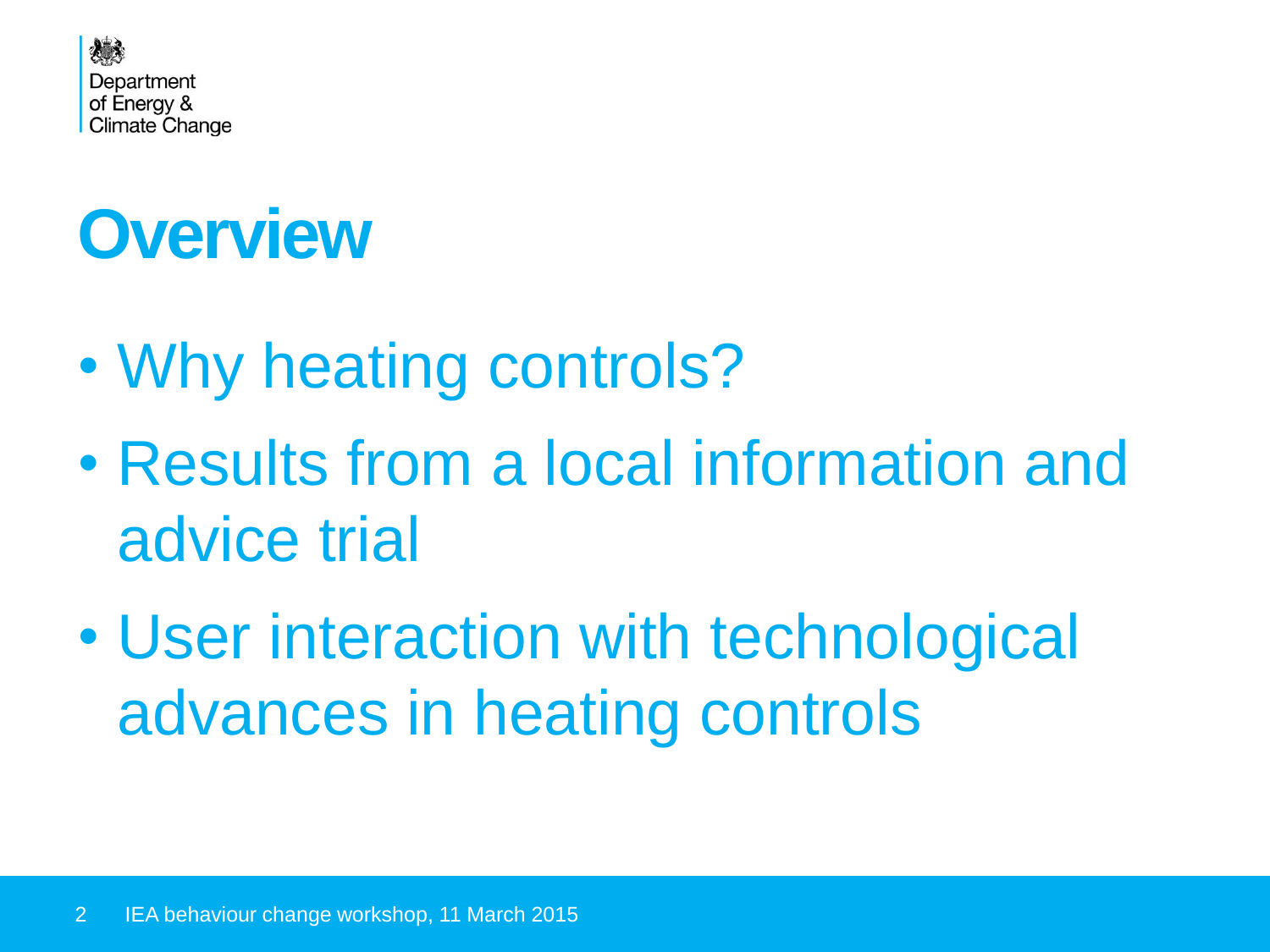

# **Why heating controls?**

- Domestic energy use accounts for a quarter of total UK emissions
- Space heating is responsible for 66% of energy use in homes

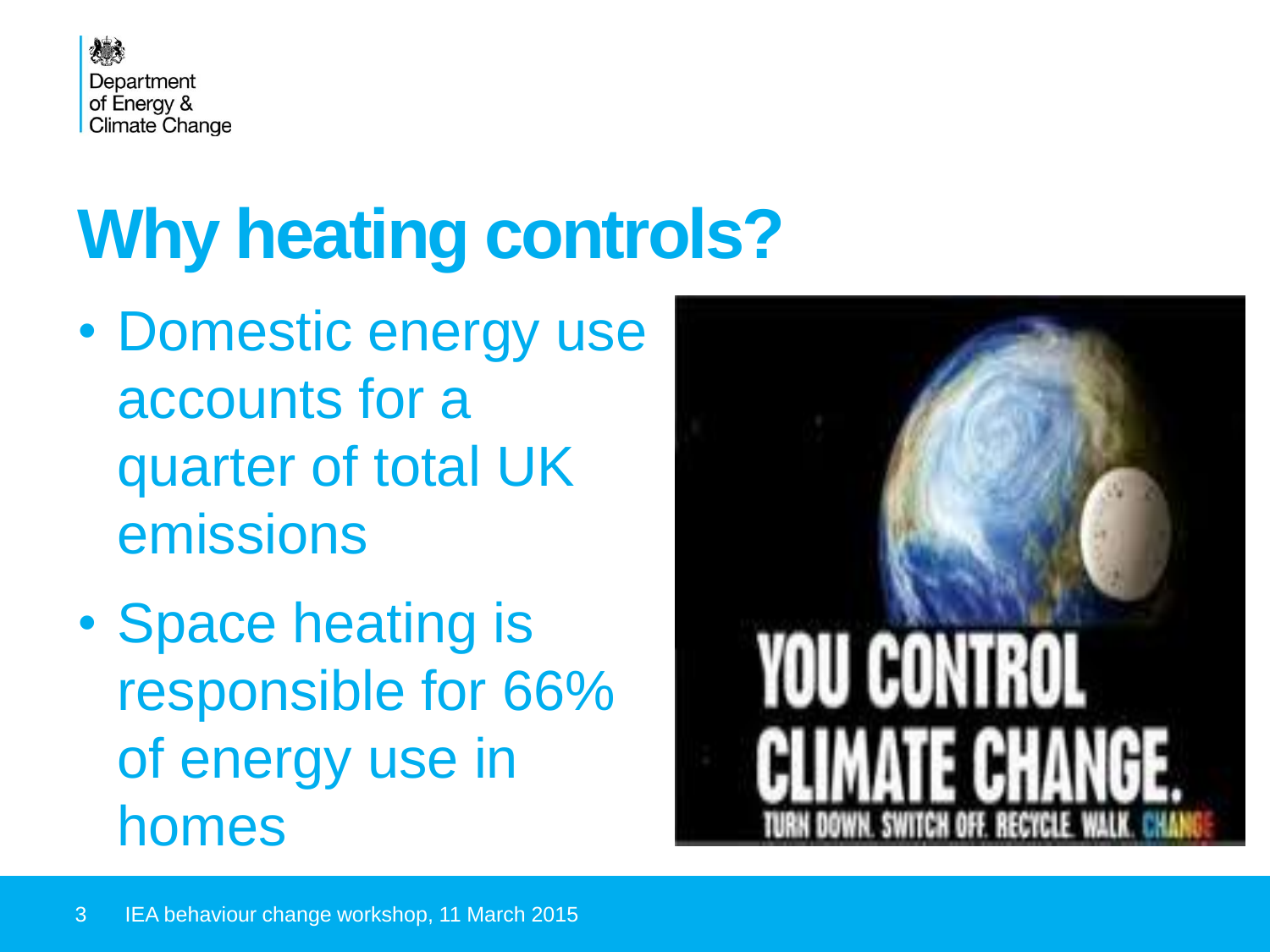

#### **Most homes have gas central heating controlled by:**



Thermostatic Radiator valves (66%)



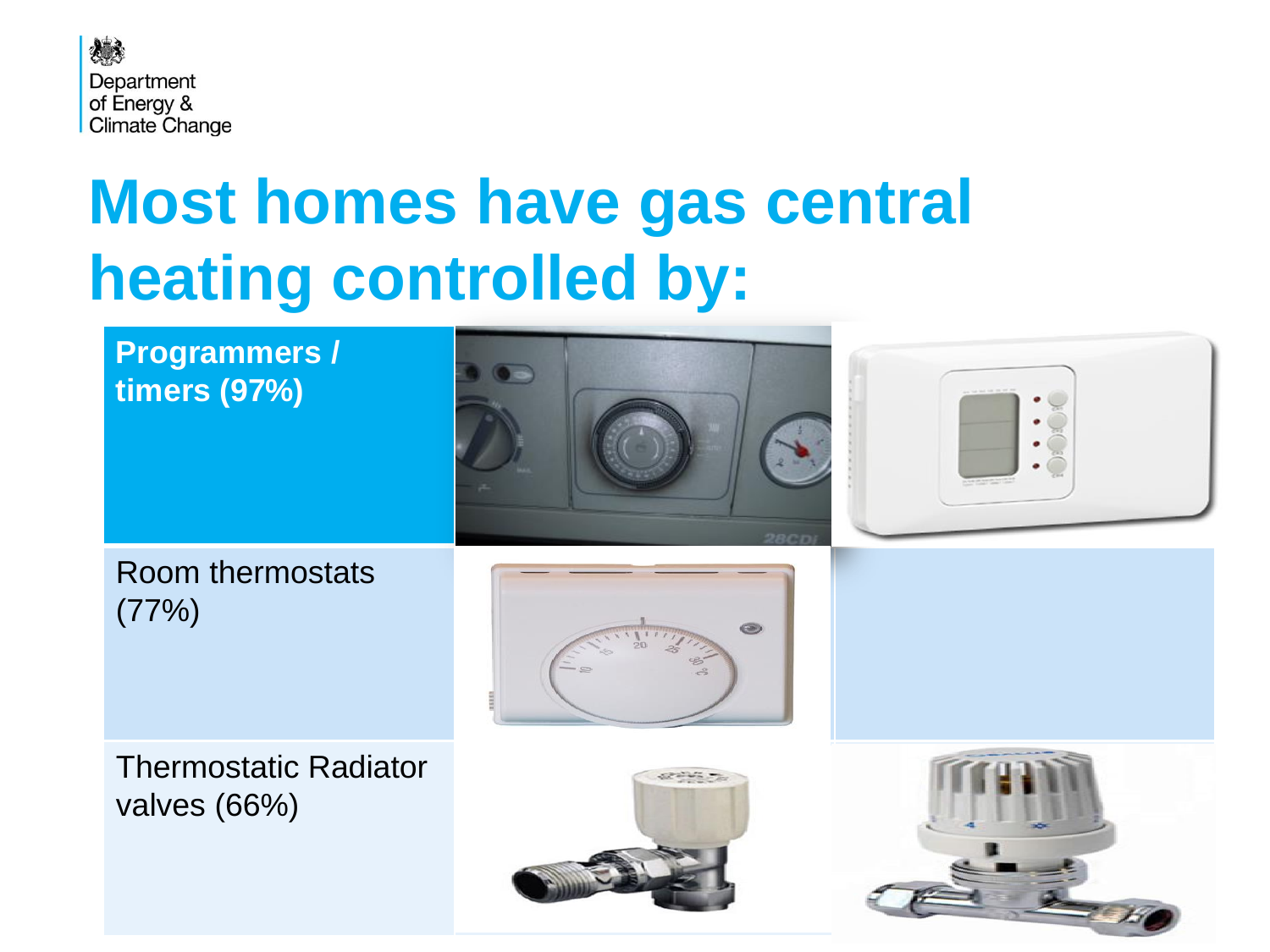

## **User issues with controls**

- Design and location of controls affect behaviour
- Confusion around heating practices
- Variable occupancy and activities can lead to energy inefficiency / waste
- Knowledge and usability barriers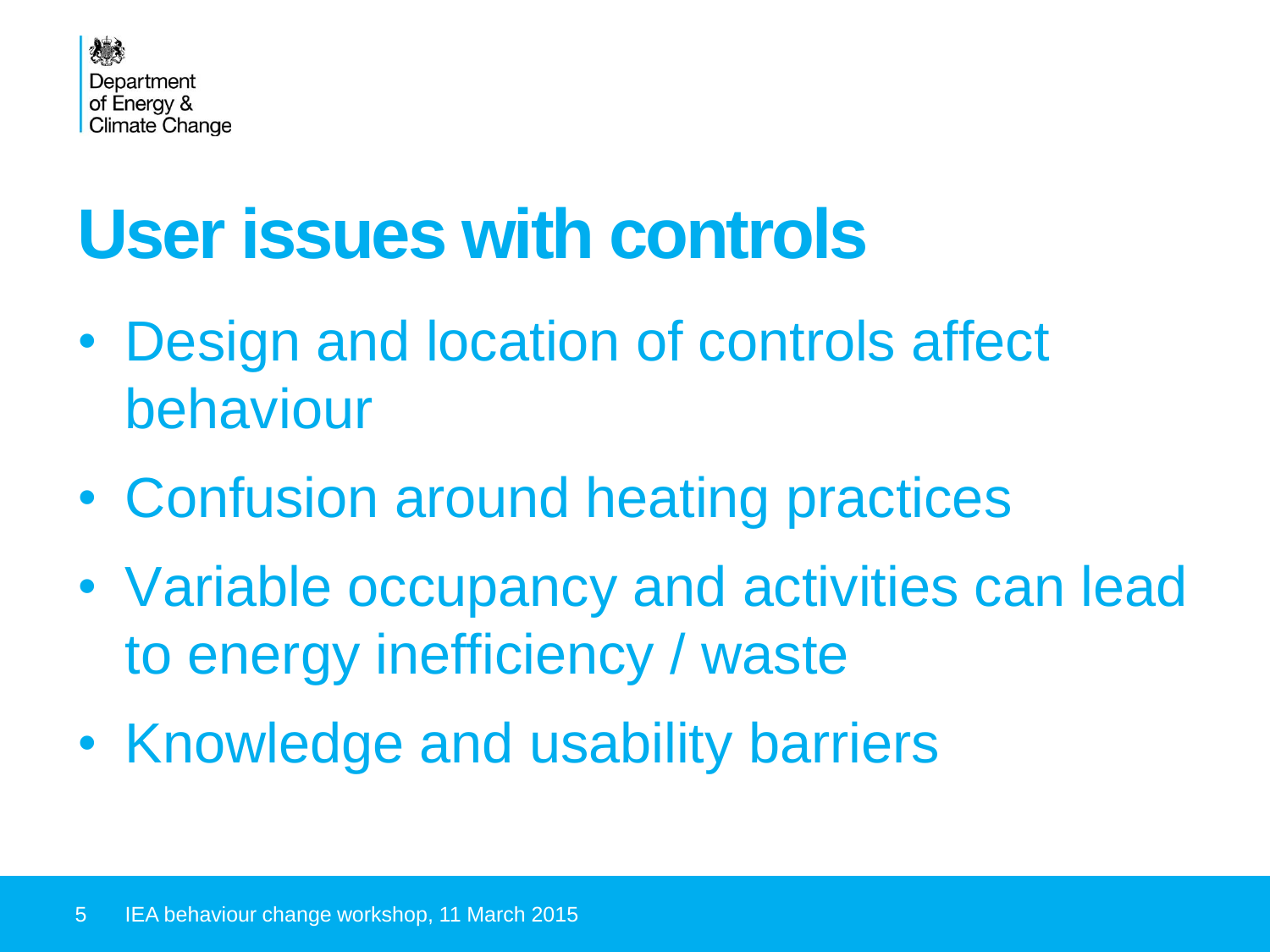

#### **Newcastle trusted messenger trial**



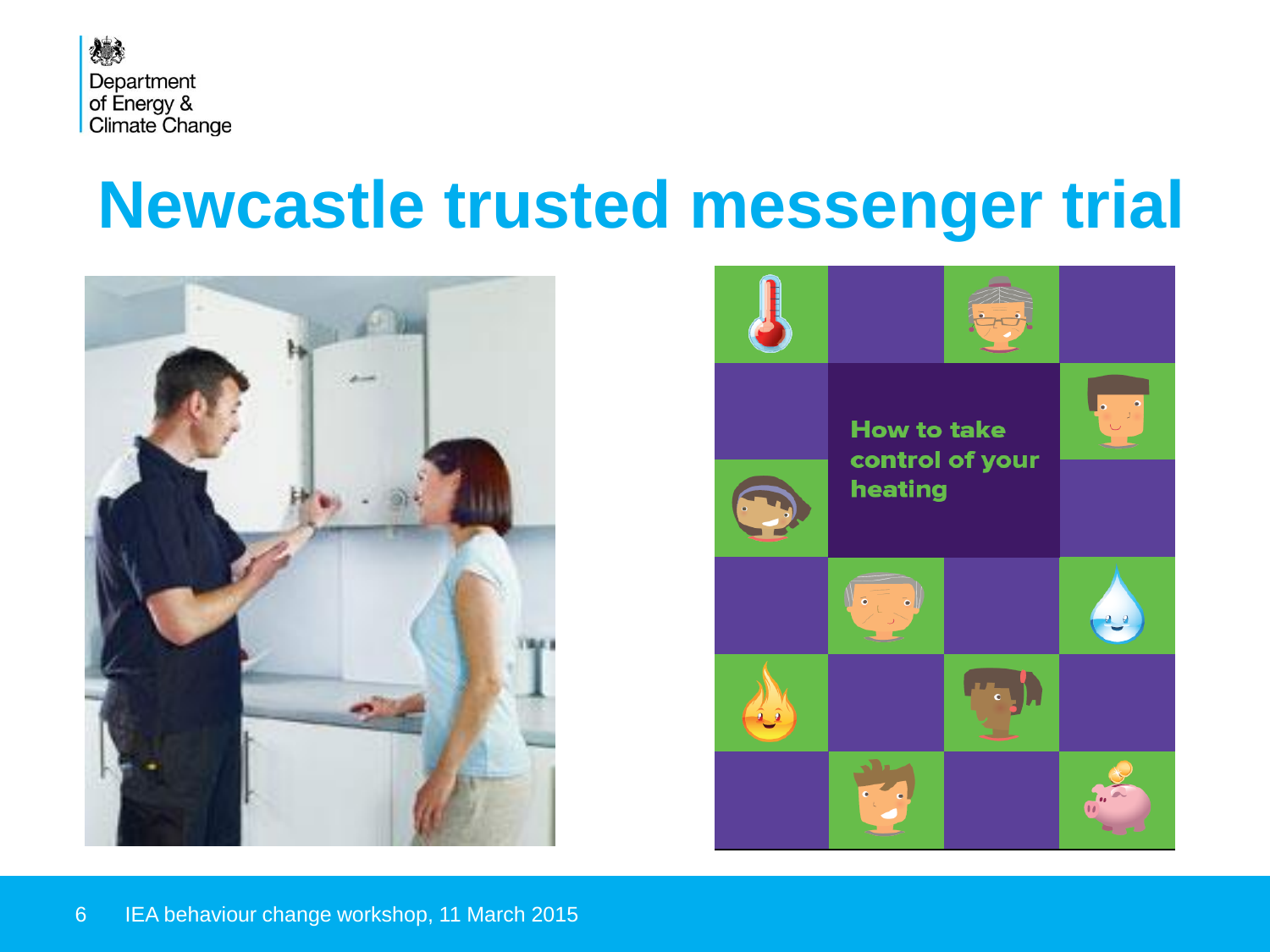

#### **Intervention and evaluation details**

- Piloted in 150 homes
- 18 engineers trained and randomly allocated
- 1,556 participants social tenants
- Outcome gas consumption over 6 months
- Qualitative evaluation of implementation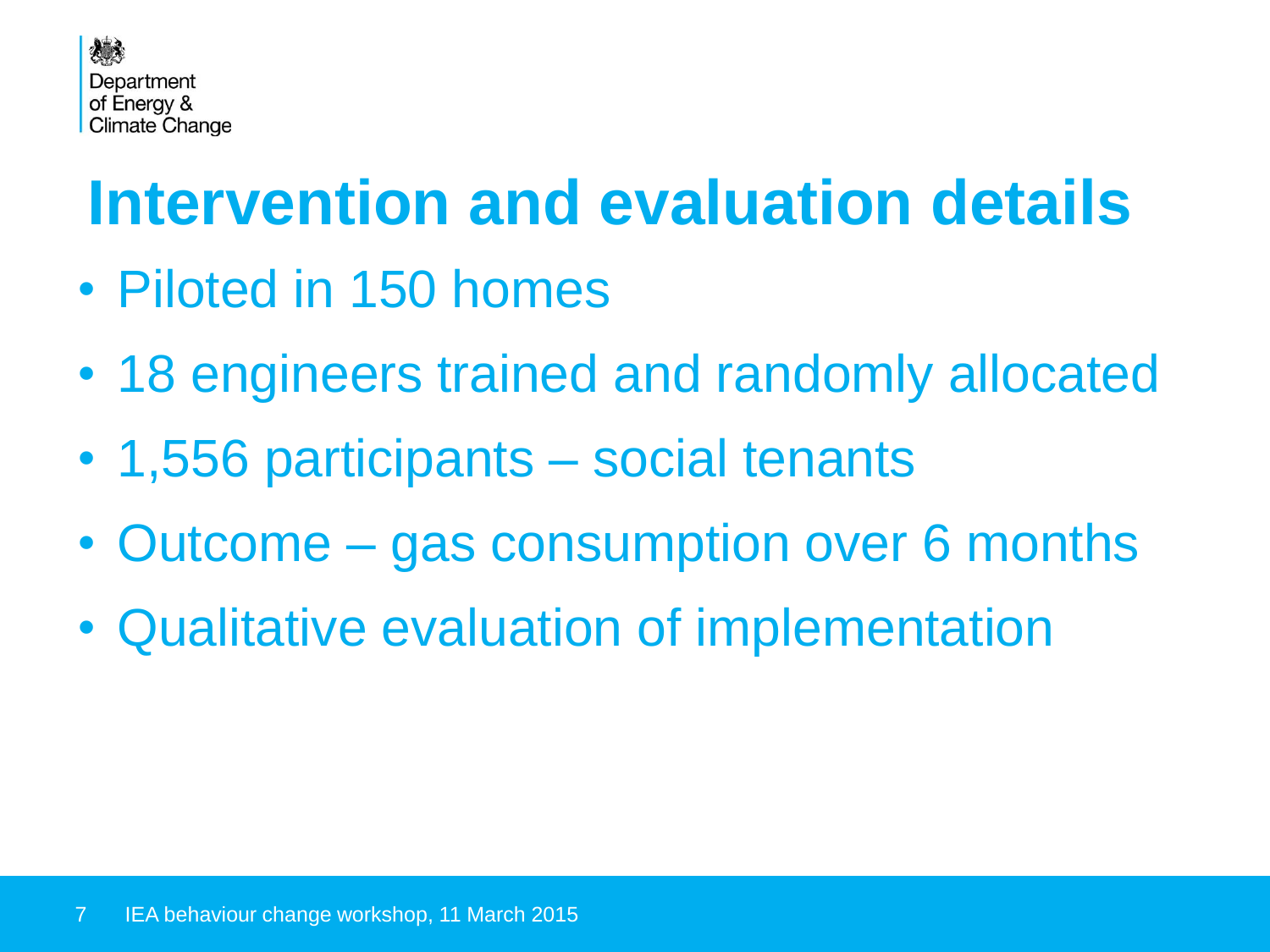

# **Qualitative findings – participants report positive impacts from advice**



- Knowledge outcomes
- **Example: Behavioural outcomes**
- Financial outcomes

Variability – people; heating system; engineer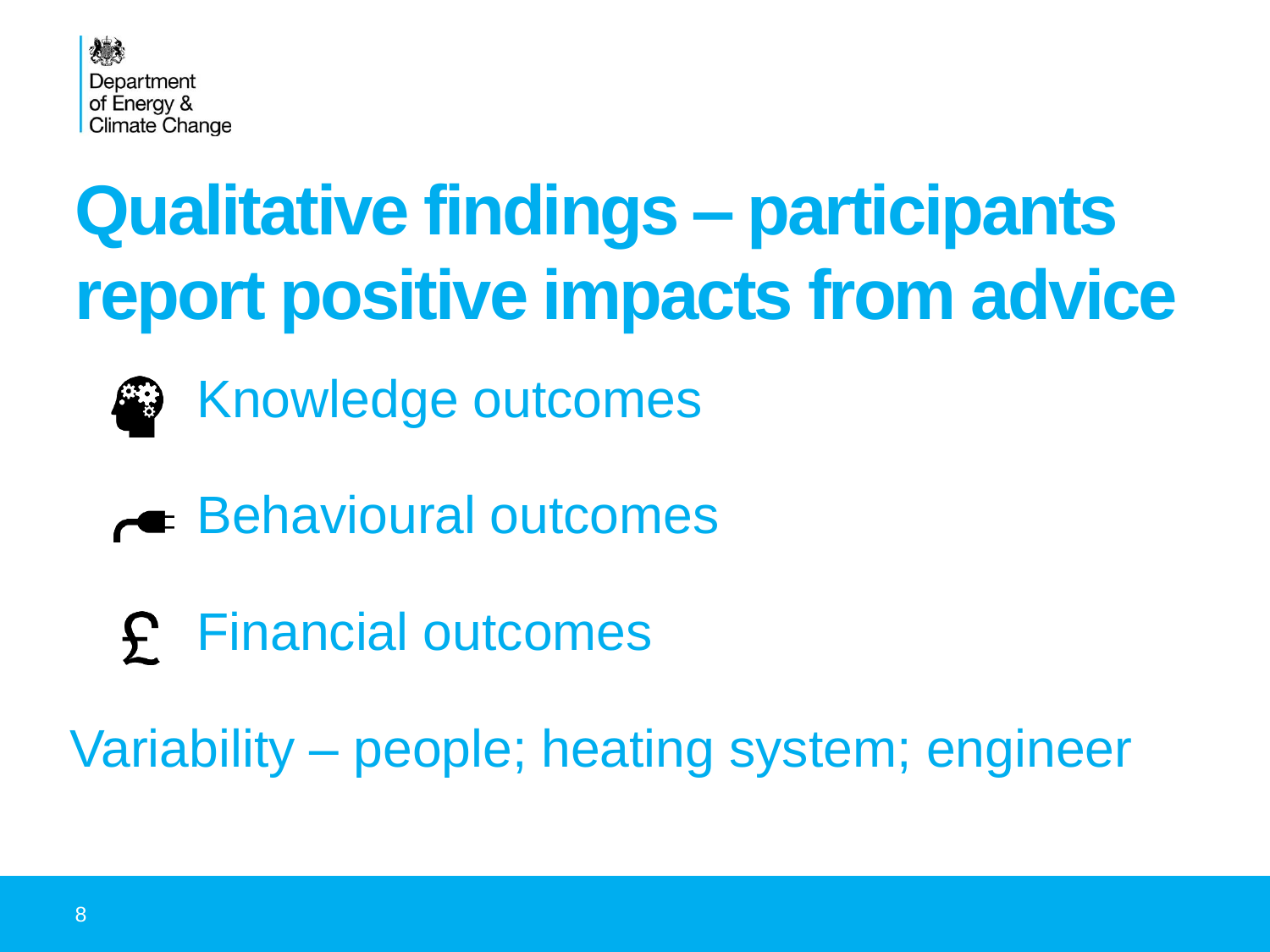

## **'Trusted messengers' welcomed**



Varied delivery style depending on tenants' knowledge and context

# Varied detail according to needs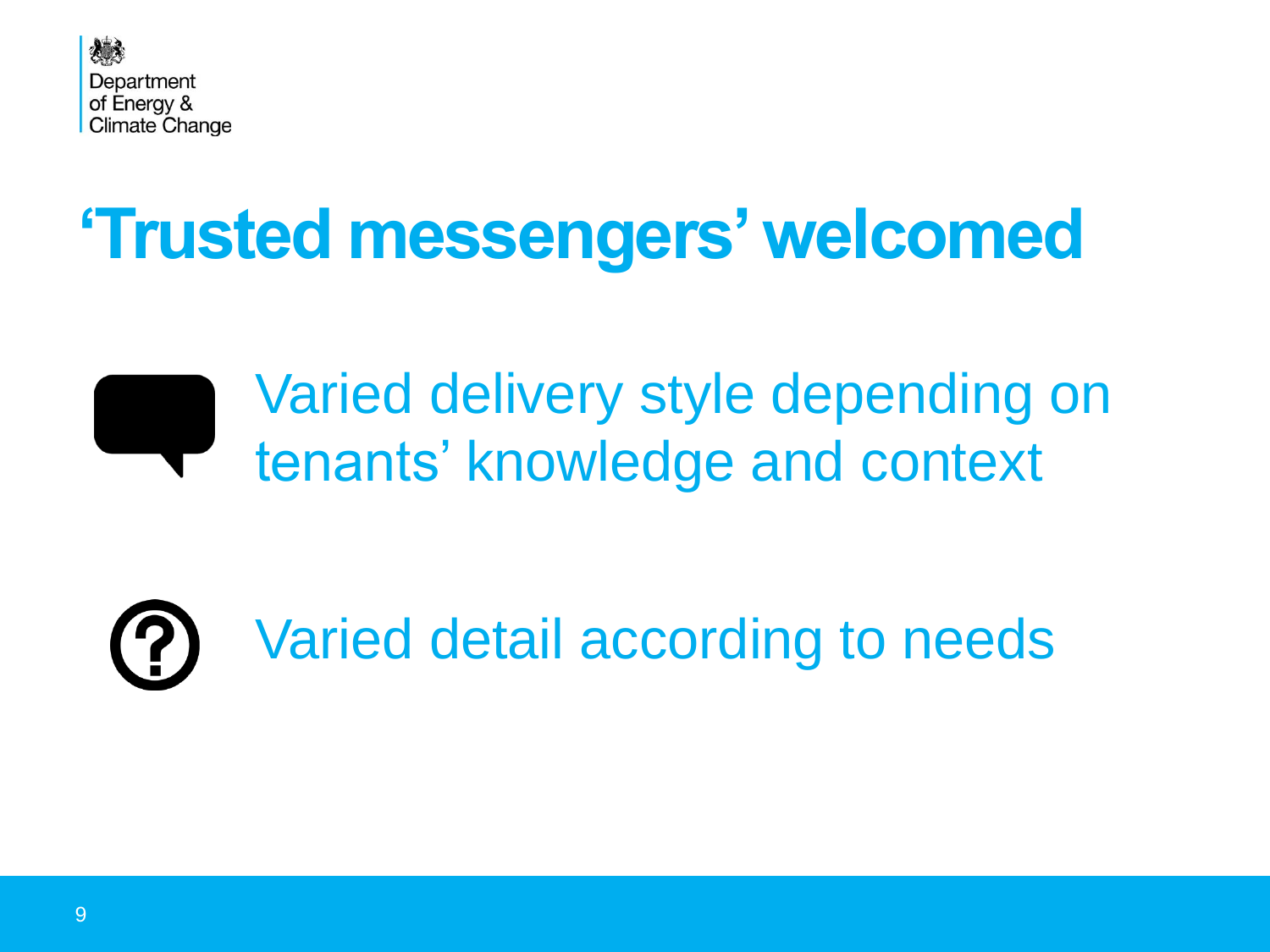

## **Quantitative analysis showed no** *overall* **impact on gas consumption - why?**

- Limited scope to save
- Inconsistent implementation
- Knowledge did / could not translate into behaviour change for many
- Indication that behaviour change may have reduced waste and increased comfort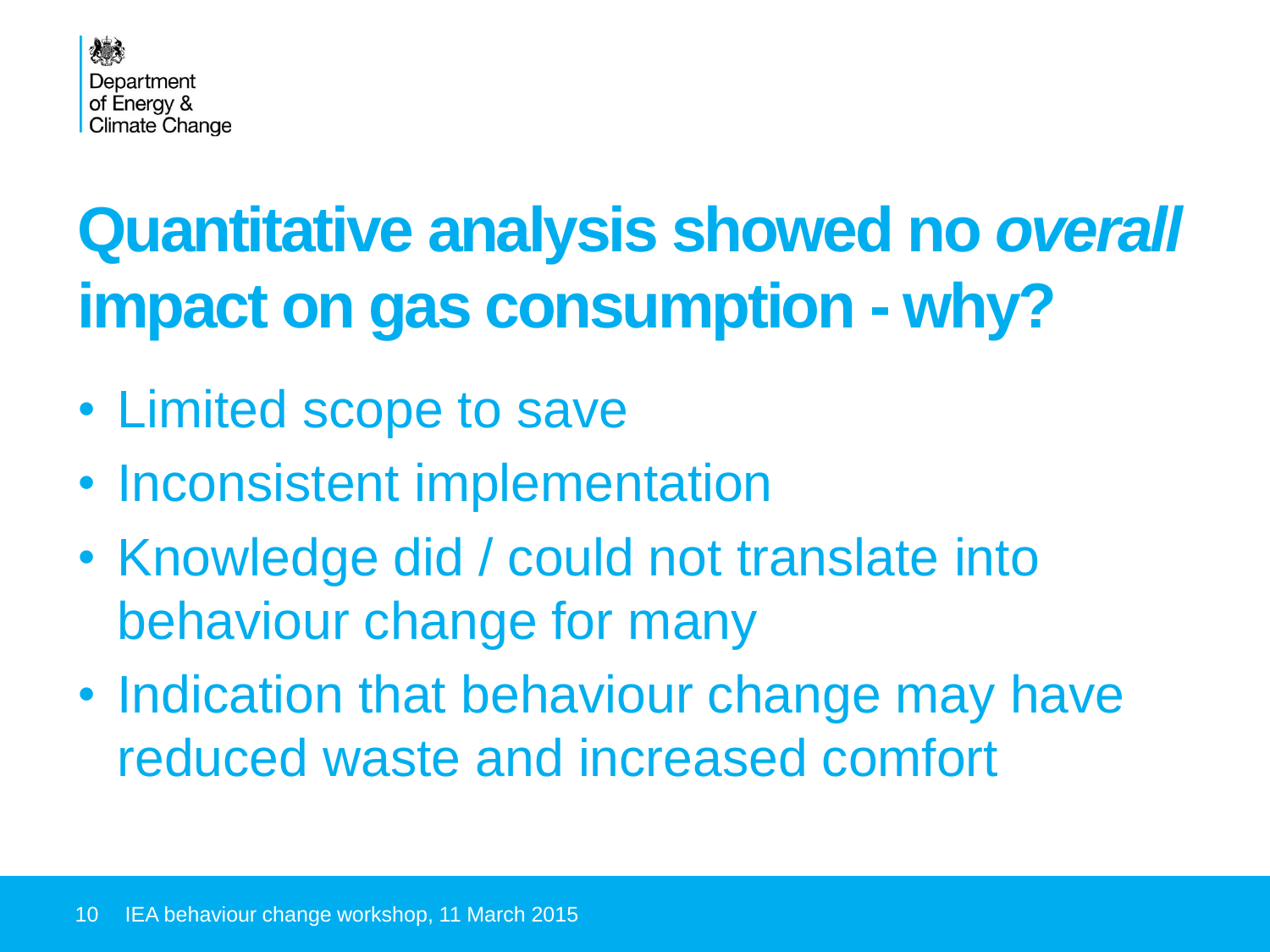

#### **Conclusions from Newcastle trial**

- Further evidence of user difficulties with heating controls
- Evidence mixed depending on success factor - well-being vs energy reduction
- Need other solutions for social tenants
- Advice and information could be effective for other groups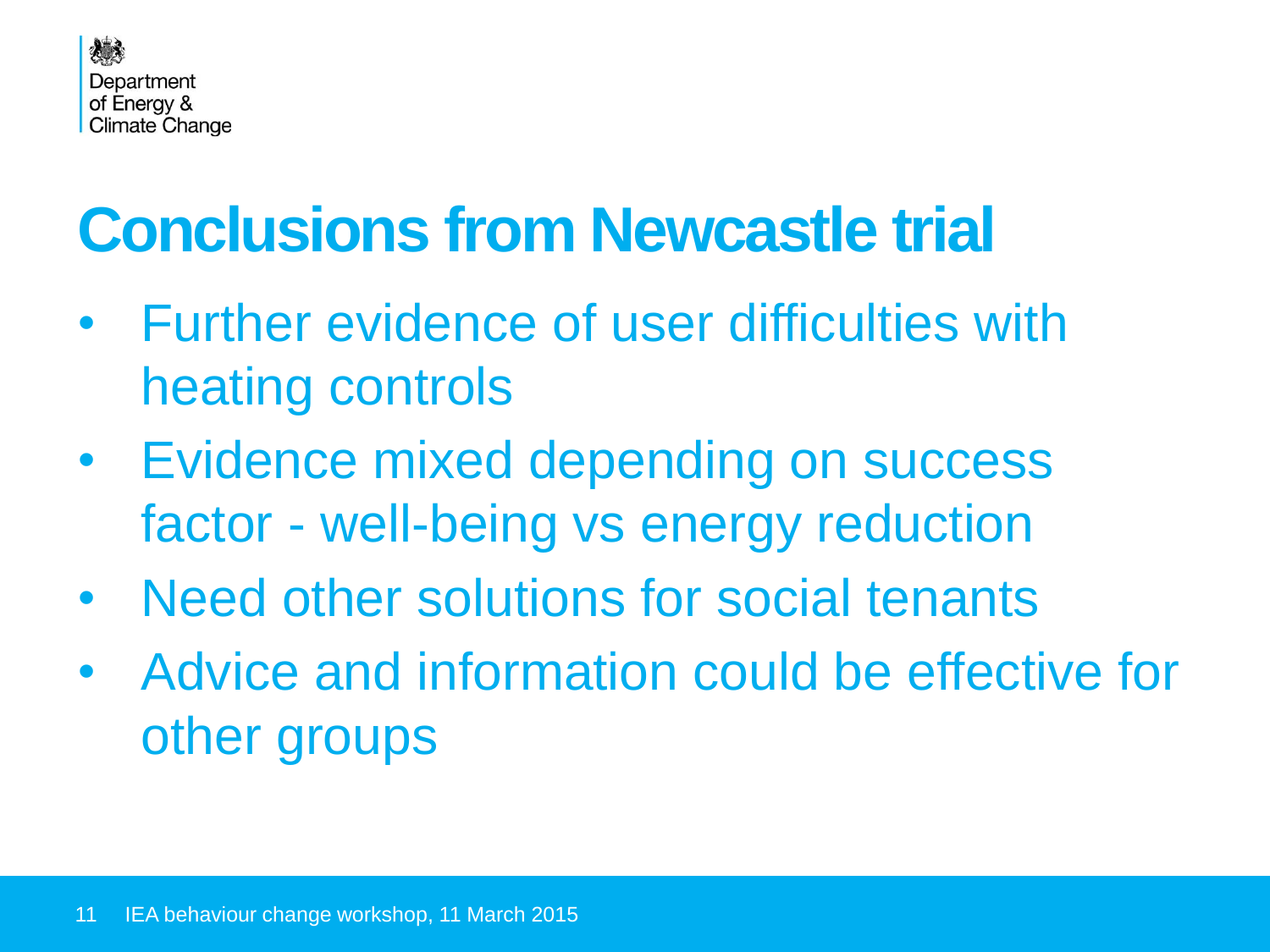

#### **Technological solutions? Emergence of smart heating controls with different functions**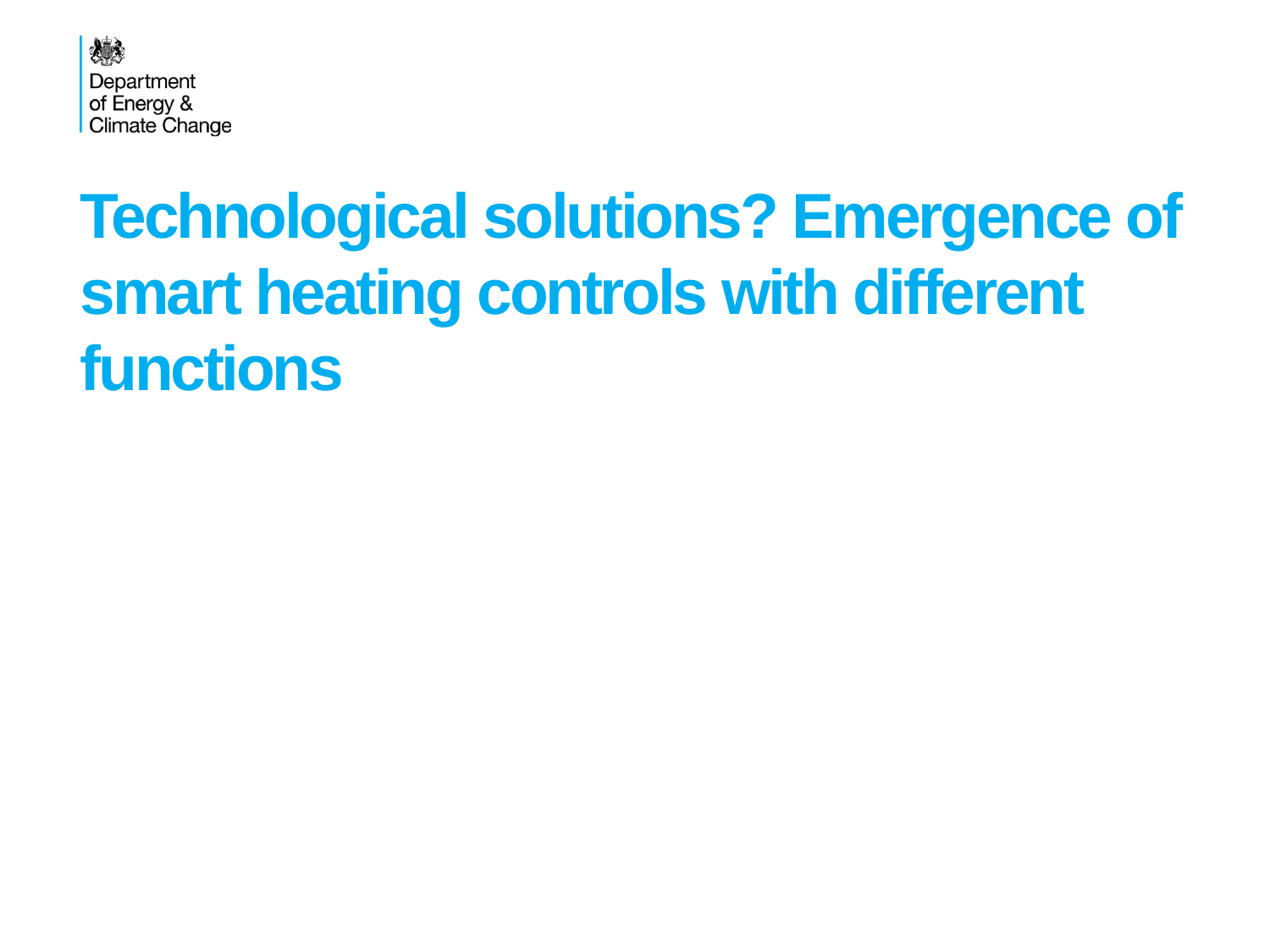

# **Evidence on user interaction with smarter heating controls**

- Significant potential for energy savings *reported* but:
	- Lack of conclusive independent evidence
	- Issues with defining the baseline
	- Variable functionality and pace of innovation complicate
	- Interaction with Smart Meters, etc. unclear
	- Evidence of usability issues
- Energy Technologies Institute development and trial
- Discussions with manufacturers and energy suppliers to get better evidence